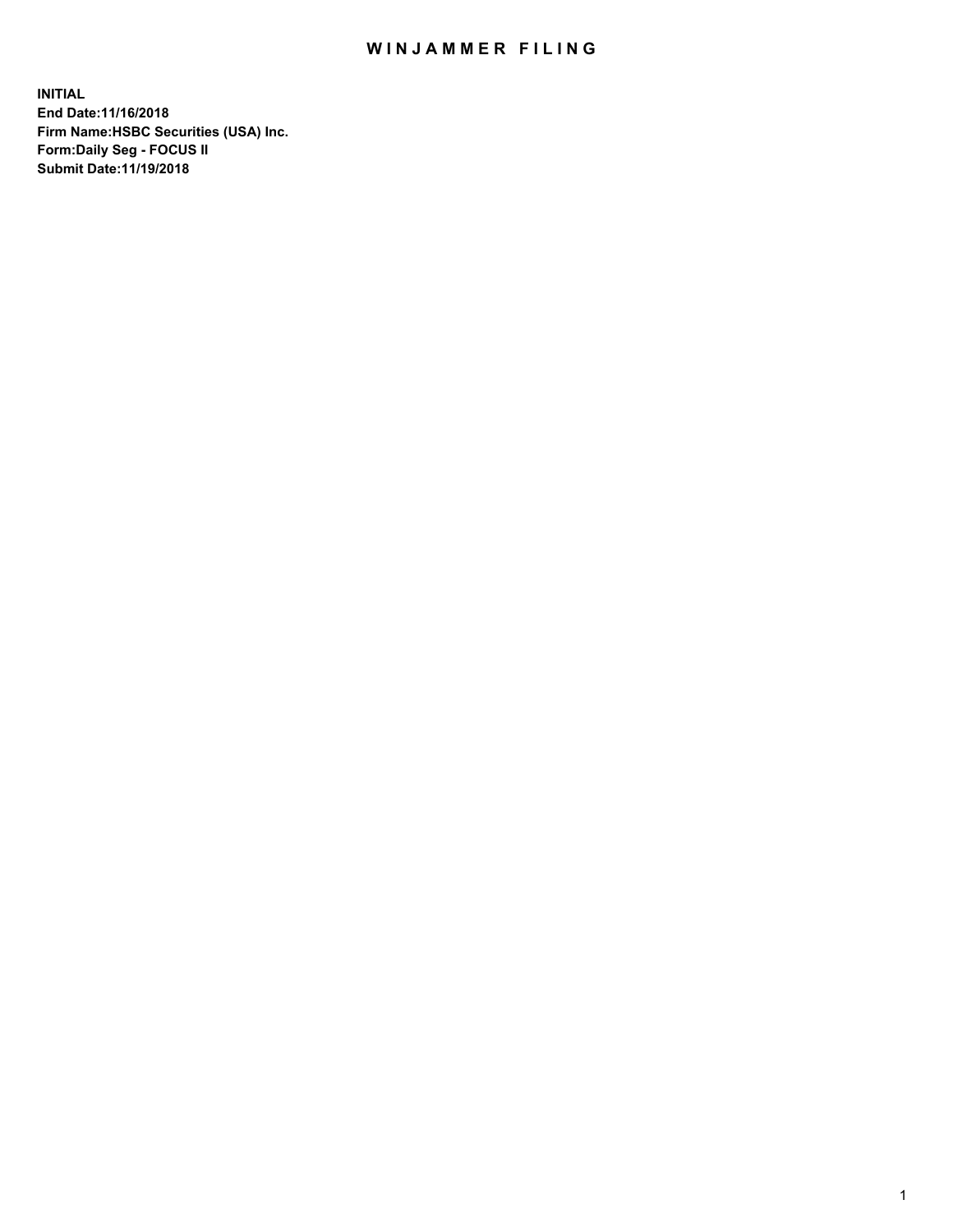**INITIAL End Date:11/16/2018 Firm Name:HSBC Securities (USA) Inc. Form:Daily Seg - FOCUS II Submit Date:11/19/2018 Daily Segregation - Cover Page**

| Name of Company                                                                                                                                                                                                                                                                                                                | <b>HSBC Securities (USA) Inc.</b>                          |
|--------------------------------------------------------------------------------------------------------------------------------------------------------------------------------------------------------------------------------------------------------------------------------------------------------------------------------|------------------------------------------------------------|
| <b>Contact Name</b>                                                                                                                                                                                                                                                                                                            | <b>Michael Vacca</b>                                       |
| <b>Contact Phone Number</b>                                                                                                                                                                                                                                                                                                    | 212-525-7951                                               |
| <b>Contact Email Address</b>                                                                                                                                                                                                                                                                                                   | michael.vacca@us.hsbc.com                                  |
| FCM's Customer Segregated Funds Residual Interest Target (choose one):<br>a. Minimum dollar amount: ; or<br>b. Minimum percentage of customer segregated funds required:% ; or<br>c. Dollar amount range between: and; or<br>d. Percentage range of customer segregated funds required between:% and%.                         | 109,000,000<br>₫<br>0 <sub>0</sub><br>0 <sub>0</sub>       |
| FCM's Customer Secured Amount Funds Residual Interest Target (choose one):<br>a. Minimum dollar amount: ; or<br>b. Minimum percentage of customer secured funds required:% ; or<br>c. Dollar amount range between: and; or<br>d. Percentage range of customer secured funds required between: % and %.                         | 25,000,000<br><u>0</u><br>0 <sub>0</sub><br>0 <sub>0</sub> |
| FCM's Cleared Swaps Customer Collateral Residual Interest Target (choose one):<br>a. Minimum dollar amount: ; or<br>b. Minimum percentage of cleared swaps customer collateral required:% ; or<br>c. Dollar amount range between: and; or<br>d. Percentage range of cleared swaps customer collateral required between:% and%. | 100,000,000<br><u>0</u><br><u>00</u><br>00                 |

Attach supporting documents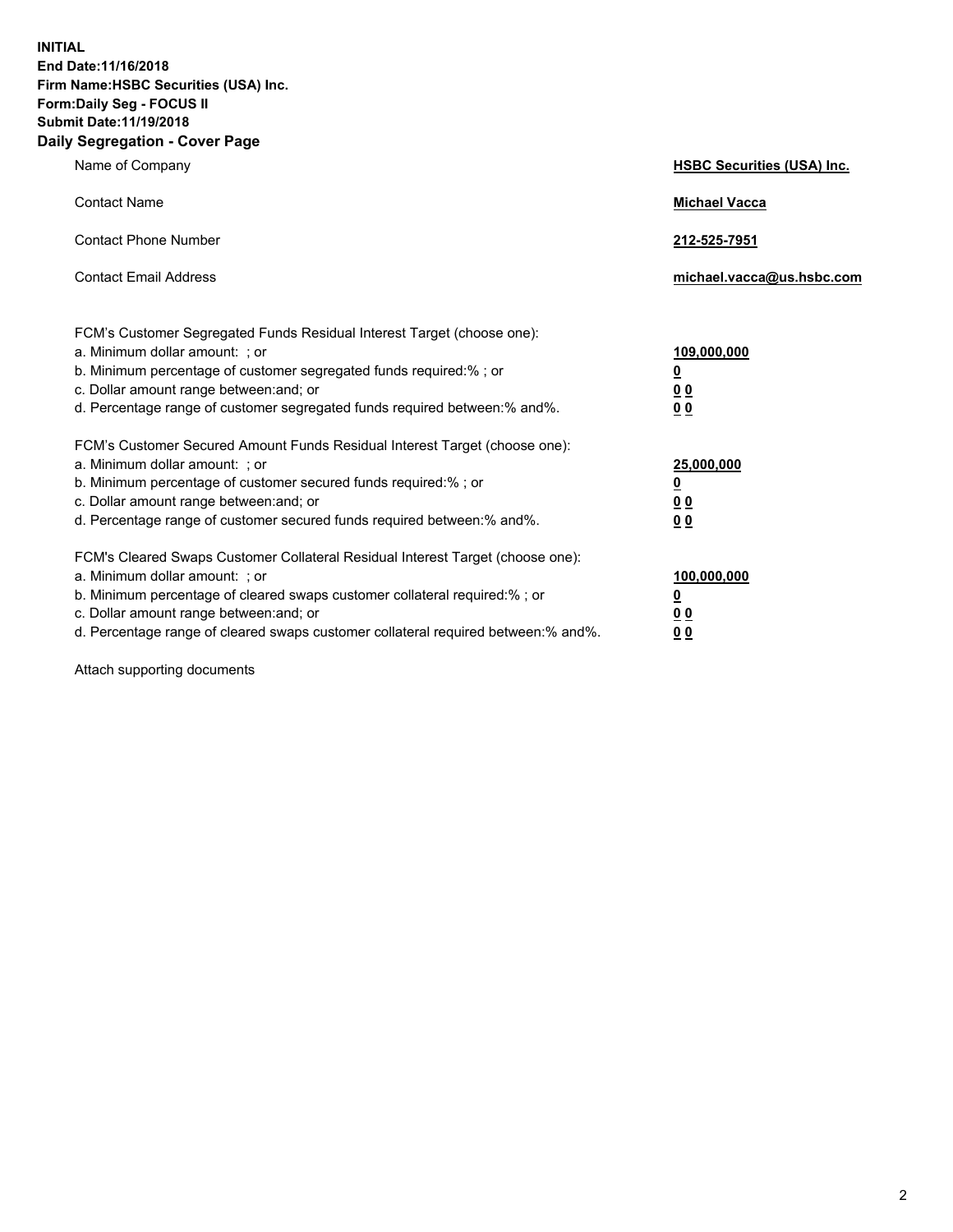**INITIAL End Date:11/16/2018 Firm Name:HSBC Securities (USA) Inc. Form:Daily Seg - FOCUS II Submit Date:11/19/2018 Daily Segregation - Secured Amounts** Foreign Futures and Foreign Options Secured Amounts Amount required to be set aside pursuant to law, rule or regulation of a foreign government or a rule of a self-regulatory organization authorized thereunder 1. Net ledger balance - Foreign Futures and Foreign Option Trading - All Customers A. Cash **9,299,682** [7315] B. Securities (at market) **63,044,625** [7317] 2. Net unrealized profit (loss) in open futures contracts traded on a foreign board of trade **57,497,468** [7325] 3. Exchange traded options a. Market value of open option contracts purchased on a foreign board of trade **0** [7335] b. Market value of open contracts granted (sold) on a foreign board of trade **0** [7337] 4. Net equity (deficit) (add lines 1. 2. and 3.) **129,841,775** [7345] 5. Account liquidating to a deficit and account with a debit balances - gross amount **752,625** [7351]

- Less: amount offset by customer owned securities **-712,863** [7352] **39,762** [7354] 6. Amount required to be set aside as the secured amount - Net Liquidating Equity
- Method (add lines 4 and 5)
- 7. Greater of amount required to be set aside pursuant to foreign jurisdiction (above) or line 6.

## FUNDS DEPOSITED IN SEPARATE REGULATION 30.7 ACCOUNTS

1. Cash in banks

- A. Banks located in the United States **28,808,662** [7500]
- B. Other banks qualified under Regulation 30.7 **0** [7520] **28,808,662** [7530]
- 2. Securities
	- A. In safekeeping with banks located in the United States **26,678,817** [7540]
	- B. In safekeeping with other banks qualified under Regulation 30.7 **29,703,720** [7560] **56,382,537**
- 3. Equities with registered futures commission merchants
	- A. Cash **0** [7580]
	- B. Securities **0** [7590]
	- C. Unrealized gain (loss) on open futures contracts **0** [7600]
	- D. Value of long option contracts **0** [7610]
	- E. Value of short option contracts **0** [7615] **0** [7620]
- 4. Amounts held by clearing organizations of foreign boards of trade
	- A. Cash **0** [7640]
	- B. Securities **0** [7650]
	- C. Amount due to (from) clearing organization daily variation **0** [7660]
	- D. Value of long option contracts **0** [7670]
	- E. Value of short option contracts **0** [7675] **0** [7680]
- 5. Amounts held by members of foreign boards of trade
	-
	-
	- C. Unrealized gain (loss) on open futures contracts **57,497,468** [7720]
	- D. Value of long option contracts **0** [7730]
	- E. Value of short option contracts **0** [7735] **79,865,566** [7740]
- 6. Amounts with other depositories designated by a foreign board of trade **0** [7760]
- 7. Segregated funds on hand **0** [7765]
- 8. Total funds in separate section 30.7 accounts **165,056,765** [7770]
- 9. Excess (deficiency) Set Aside for Secured Amount (subtract line 7 Secured Statement Page 1 from Line 8)
- 10. Management Target Amount for Excess funds in separate section 30.7 accounts **25,000,000** [7780]
- 11. Excess (deficiency) funds in separate 30.7 accounts over (under) Management Target **10,175,228** [7785]

**129,881,537** [7355]

**129,881,537** [7360]

**0** [7305]

- [7570]
- -
- A. Cash **-13,997,711** [7700] B. Securities **36,365,809** [7710] **35,175,228** [7380]
	-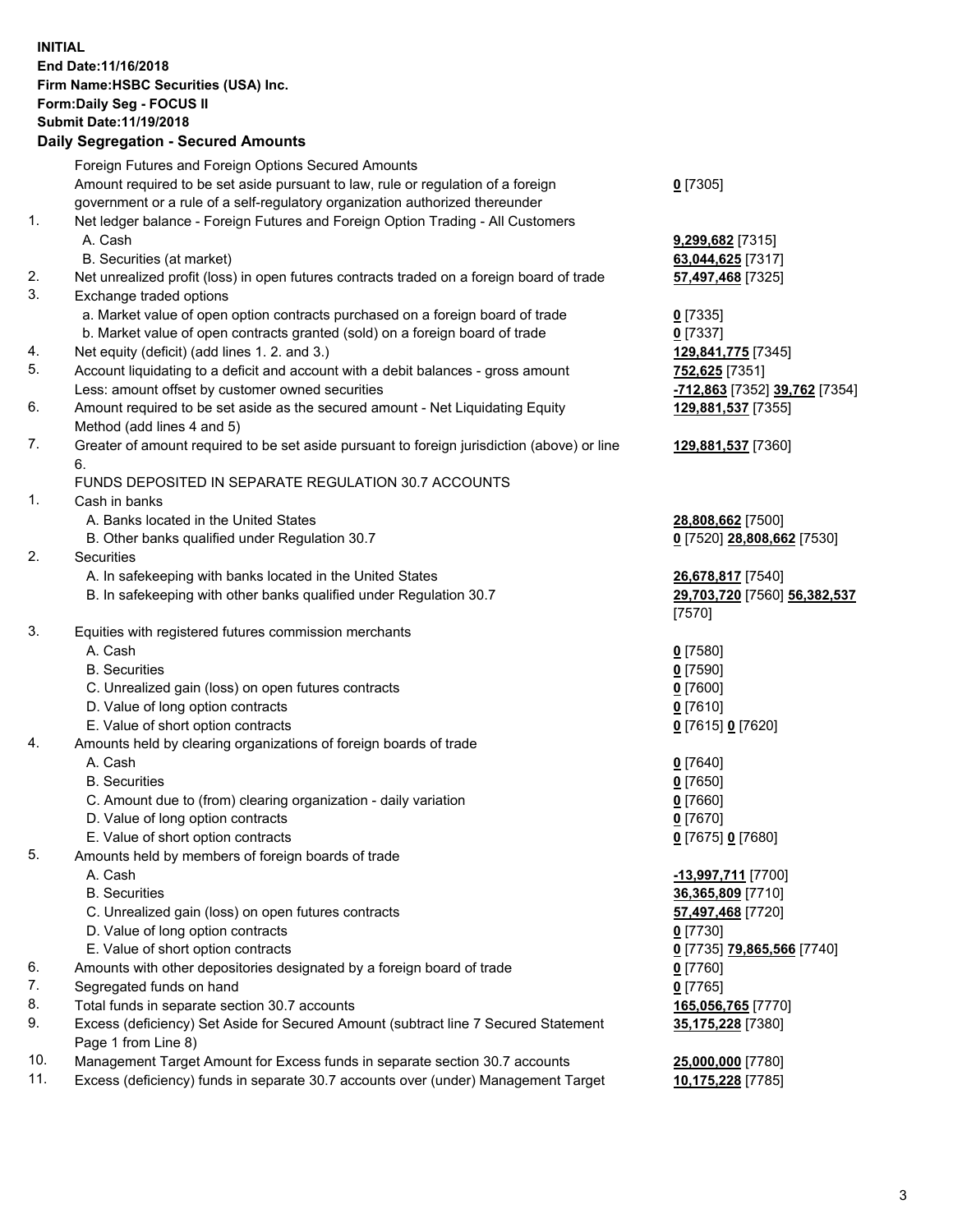|            | <b>INITIAL</b><br>End Date: 11/16/2018<br>Firm Name: HSBC Securities (USA) Inc.<br>Form: Daily Seg - FOCUS II<br>Submit Date: 11/19/2018 |                              |
|------------|------------------------------------------------------------------------------------------------------------------------------------------|------------------------------|
|            | Daily Segregation - Segregation Statement                                                                                                |                              |
|            | SEGREGATION REQUIREMENTS(Section 4d(2) of the CEAct)                                                                                     |                              |
| 1.         | Net ledger balance                                                                                                                       |                              |
|            | A. Cash                                                                                                                                  | 284,321,752 [7010]           |
|            | B. Securities (at market)                                                                                                                | 1,941,630,650 [7020]         |
| 2.         | Net unrealized profit (loss) in open futures contracts traded on a contract market                                                       | 78,302,837 [7030]            |
| 3.         | Exchange traded options                                                                                                                  |                              |
|            | A. Add market value of open option contracts purchased on a contract market                                                              | 340,092,785 [7032]           |
|            | B. Deduct market value of open option contracts granted (sold) on a contract market                                                      | -274,259,456 [7033]          |
| 4.         | Net equity (deficit) (add lines 1, 2 and 3)                                                                                              | 2,370,088,568 [7040]         |
| 5.         | Accounts liquidating to a deficit and accounts with                                                                                      |                              |
|            | debit balances - gross amount                                                                                                            | 160,455,902 [7045]           |
|            | Less: amount offset by customer securities                                                                                               | -160,455,902 [7047] 0 [7050] |
| 6.         | Amount required to be segregated (add lines 4 and 5)                                                                                     | 2,370,088,568 [7060]         |
|            | FUNDS IN SEGREGATED ACCOUNTS                                                                                                             |                              |
| 7.         | Deposited in segregated funds bank accounts                                                                                              |                              |
|            | A. Cash                                                                                                                                  | 53,041,581 [7070]            |
|            | B. Securities representing investments of customers' funds (at market)                                                                   | 49,999,941 [7080]            |
|            | C. Securities held for particular customers or option customers in lieu of cash (at                                                      | 635,901,551 [7090]           |
|            | market)                                                                                                                                  |                              |
| 8.         | Margins on deposit with derivatives clearing organizations of contract markets                                                           |                              |
|            | A. Cash                                                                                                                                  | 19,416,715 [7100]            |
|            | B. Securities representing investments of customers' funds (at market)                                                                   | 328, 163, 731 [7110]         |
|            | C. Securities held for particular customers or option customers in lieu of cash (at                                                      | 1,304,077,929 [7120]         |
|            | market)                                                                                                                                  |                              |
| 9.         | Net settlement from (to) derivatives clearing organizations of contract markets                                                          | 27,447,469 [7130]            |
| 10.        | Exchange traded options                                                                                                                  |                              |
|            | A. Value of open long option contracts                                                                                                   | 340,092,785 [7132]           |
|            | B. Value of open short option contracts                                                                                                  | -274,259,456 [7133]          |
| 11.        | Net equities with other FCMs                                                                                                             |                              |
|            | A. Net liquidating equity                                                                                                                | 12,382,435 [7140]            |
|            | B. Securities representing investments of customers' funds (at market)                                                                   | 0 [7160]                     |
|            | C. Securities held for particular customers or option customers in lieu of cash (at                                                      | $0$ [7170]                   |
|            | market)                                                                                                                                  |                              |
| 12.<br>13. | Segregated funds on hand                                                                                                                 | 1,651,170 [7150]             |
| 14.        | Total amount in segregation (add lines 7 through 12)                                                                                     | 2,497,915,851 [7180]         |
| 15.        | Excess (deficiency) funds in segregation (subtract line 6 from line 13)                                                                  | 127,827,283 [7190]           |
|            | Management Target Amount for Excess funds in segregation                                                                                 | 109,000,000 [7194]           |
| 16.        | Excess (deficiency) funds in segregation over (under) Management Target Amount                                                           | 18,827,283 [7198]            |

16. Excess (deficiency) funds in segregation over (under) Management Target Amount Excess